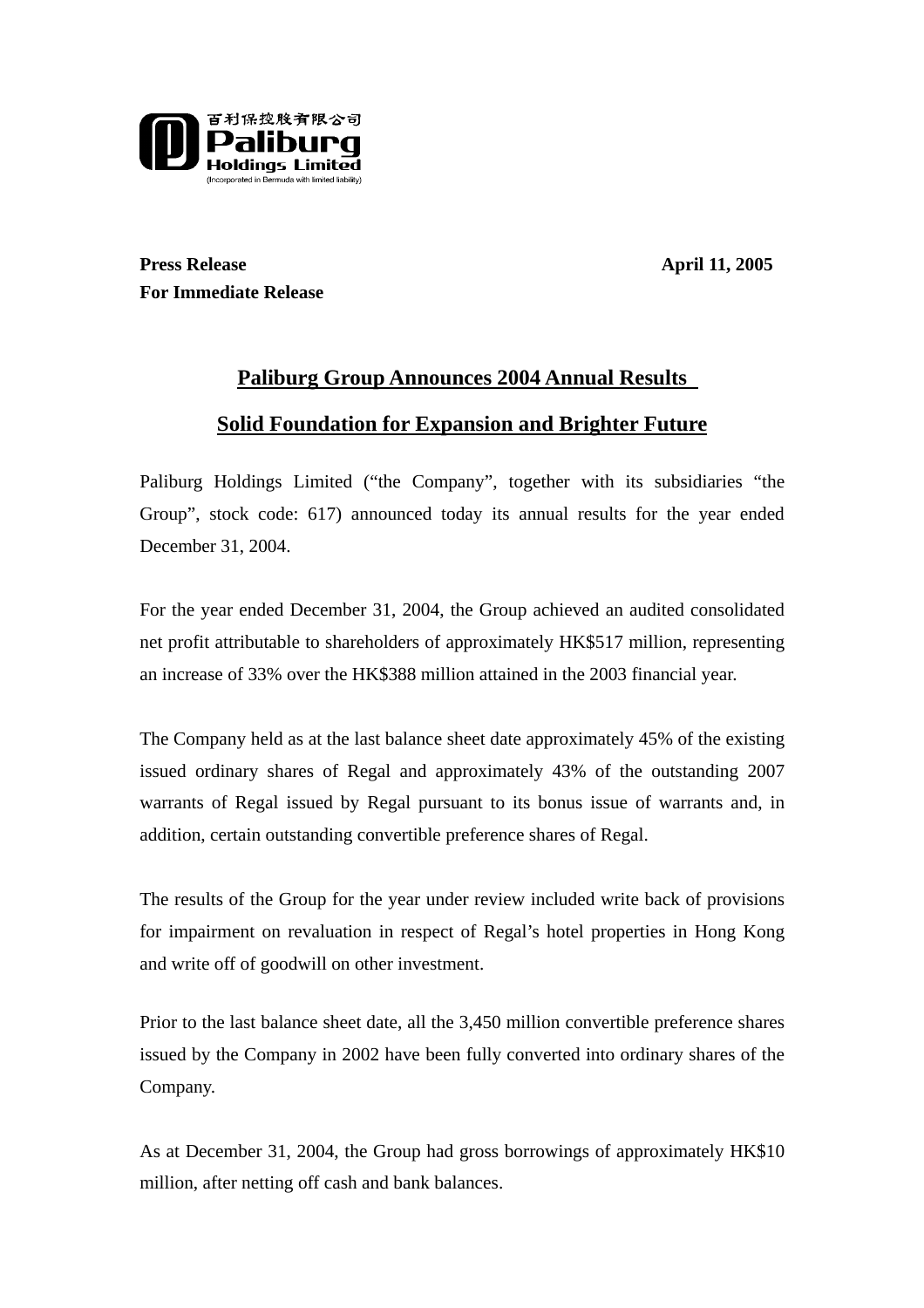### **PROPERTIES**

### **Ap Lei Chau Development**

The Group retained a 30% interest in this joint venture development project. The proposed development entails primarily residential accommodation having gross floor area of about 900,000 square feet together with certain ancillary retail, recreational and car parking facilities. Pending for the determination of the land premium amount, the basic terms of the lease modification have substantially been finalised.

#### **Sharp Island Development**

The Group has retained professional consultants to advise on the formulation of a revised proposal for an overall comprehensive development scheme centering on the various lots owned by the Group, which entails resort hotel, water sports, recreational, spa and other related accommodations and facilities. Due to the complex nature of the proposed development scheme, progress is expected to be relatively gradual.

# **CONSTRUCTION AND BUILDING RELATED BUSINESSES**

The construction business of the Group, which is undertaken through Chatwin Engineering Limited, continues to be affected by the overall contraction in the local construction industry but the operations of Chatwin remain profitable. Chatwin will continue to seek new opportunities for the possible expansion and diversification of its existing businesses.

The technology-based building related businesses of the Group are undertaken through the Leading Technology group. During the year under review, the Leading Technology Group has successfully improved and upgraded its fingerprint access control system and property management system for hotels to new versions and with new features and functions that can enhance the values of its products and at the same time broaden its potential market. Basing on its experience and know-how in the building security business, the Leading Technology Group is actively considering developing into mobile digital video recording and surveillance businesses.